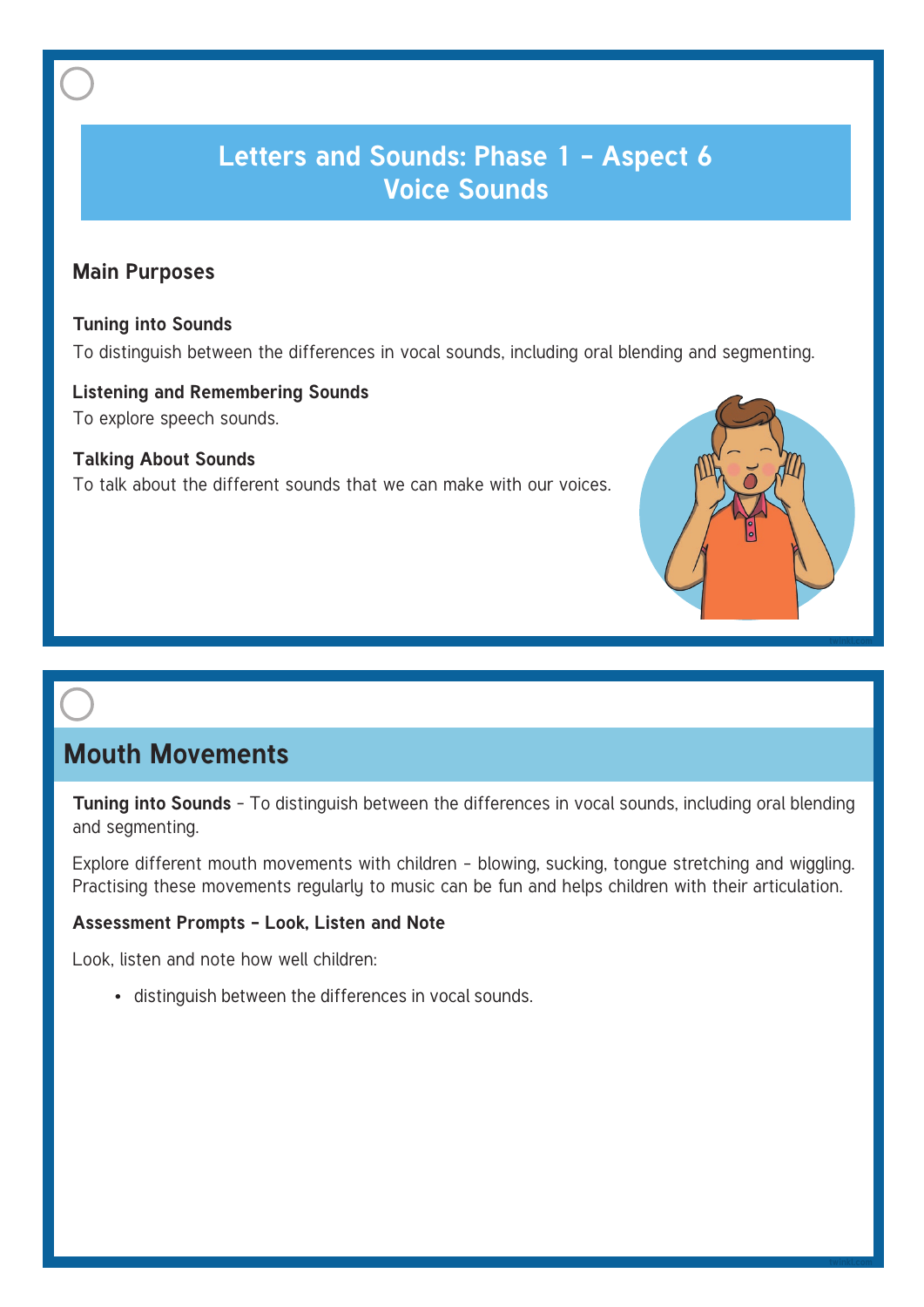# **Voice Sounds**

**Tuning into Sounds** - To distinguish between the differences in vocal sounds, including oral blending and segmenting.

Show children how they can make sounds with their voices, for example: Make your voice go down a slide - wheee! Make your voice bounce like a ball - boing, boing! Sound really disappointed – oh! Hiss like a snake – ssssss! Keep everyone quiet – shshshsh! Gently moo like a cow – mmmoooo. Look astonished – oooooo! Be a steam train – chchchchch. Buzz like a bumble bee – zzzzzzz! Be a clock – tick tock. This can be extended by joining single speech sounds into pairs (e.g. ee-aw like a donkey).

### **Assessment Prompts - Look, Listen and Note**

Look, listen and note how well children:

• distinguish between the differences in vocal sounds.

### **Making Trumpets**

**Tuning into Sounds** - To distinguish between the differences in vocal sounds, including oral blending and segmenting.

**twinkl.com**

Make amplifiers (trumpet shapes) from simple cones of paper or lightweight card and experiment by making different noises through the cones. Model sounds for the children: the up and down wail of a siren, the honk of a fog horn, a peep, peep, peep of a bird. Contrast loud and soft sounds. Invite the children to share their favourite sound for the rest of the group to copy. Use the trumpets to sound out phonemes that begin each child's name.

### **Assessment Prompts - Look, Listen and Note**

Look, listen and note how well children:

• distinguish between the differences in vocal sounds.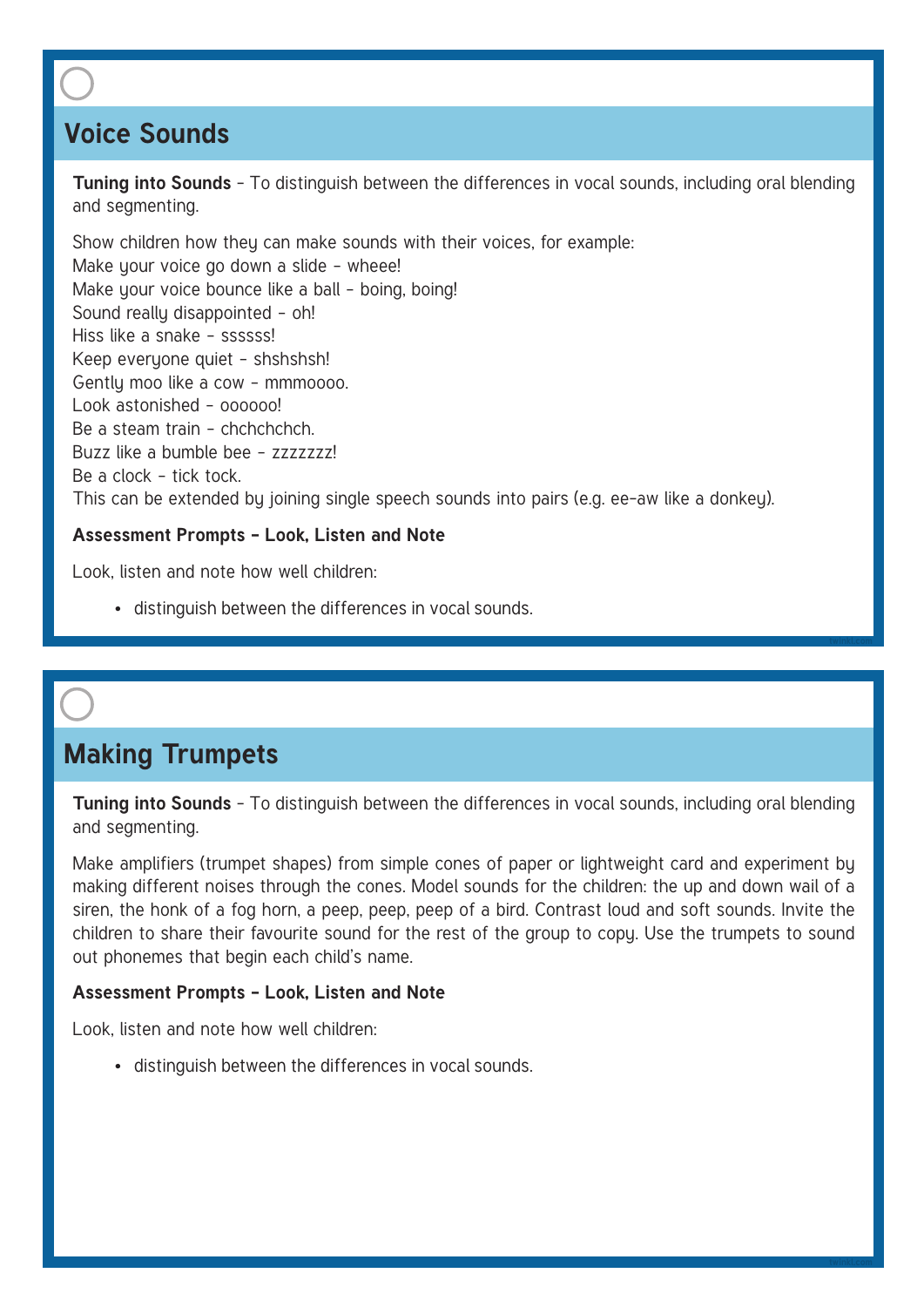# **Metal Mike**

**Tuning into Sounds** - To distinguish between the differences in vocal sounds, including oral blending and segmenting

Encourage a small group of children to sit in a circle or facing the front so they can see you and Metal Mike (a toy robot computer). Have ready a bag of pictures of objects (e.g. cat, dog, mug, sock) and sound out and blend the phonemes in their names. Ask each child in turn to take out a picture or an object from a bag. Hold it up and tell the group that Metal Mike is a computer and so he talks with a robot voice.

Ask the children to name the object as Metal Mike would and demonstrate it for them in a robotic voice (e.g. 'c-a-t'). Feed the object or picture into Metal Mike and encourage the group first to listen to you and then join in as you say the word exaggerating the sound of each phoneme, followed by blending the phonemes to make the word.

### **Assessment Prompts - Look, Listen and Note**

Look, listen and note how well children:

• distinguish between the differences in vocal sounds.



**twinkl.com**

# **Chain Games**

**Listening and Remembering Sounds** -To explore speech sounds.

Working with a small group of children, an adult makes a long sound with their voice, varying the pitch (e.g. 'eeeeeee'). The next person repeats the sound and continues as the next joins in, to form a chain. The sound gets passed as far round the circle as possible. Start again when the chain is broken.

### **Assessment Prompts - Look, Listen and Note**

Look, listen and note how well children:

- sustain their listening throughout a story;
- listen for a target word or character and respond with an appropriate associated speech sound;
- remember the sound sequence and produce it when required;
- recognise their own and each other's voices, including a recorded voice.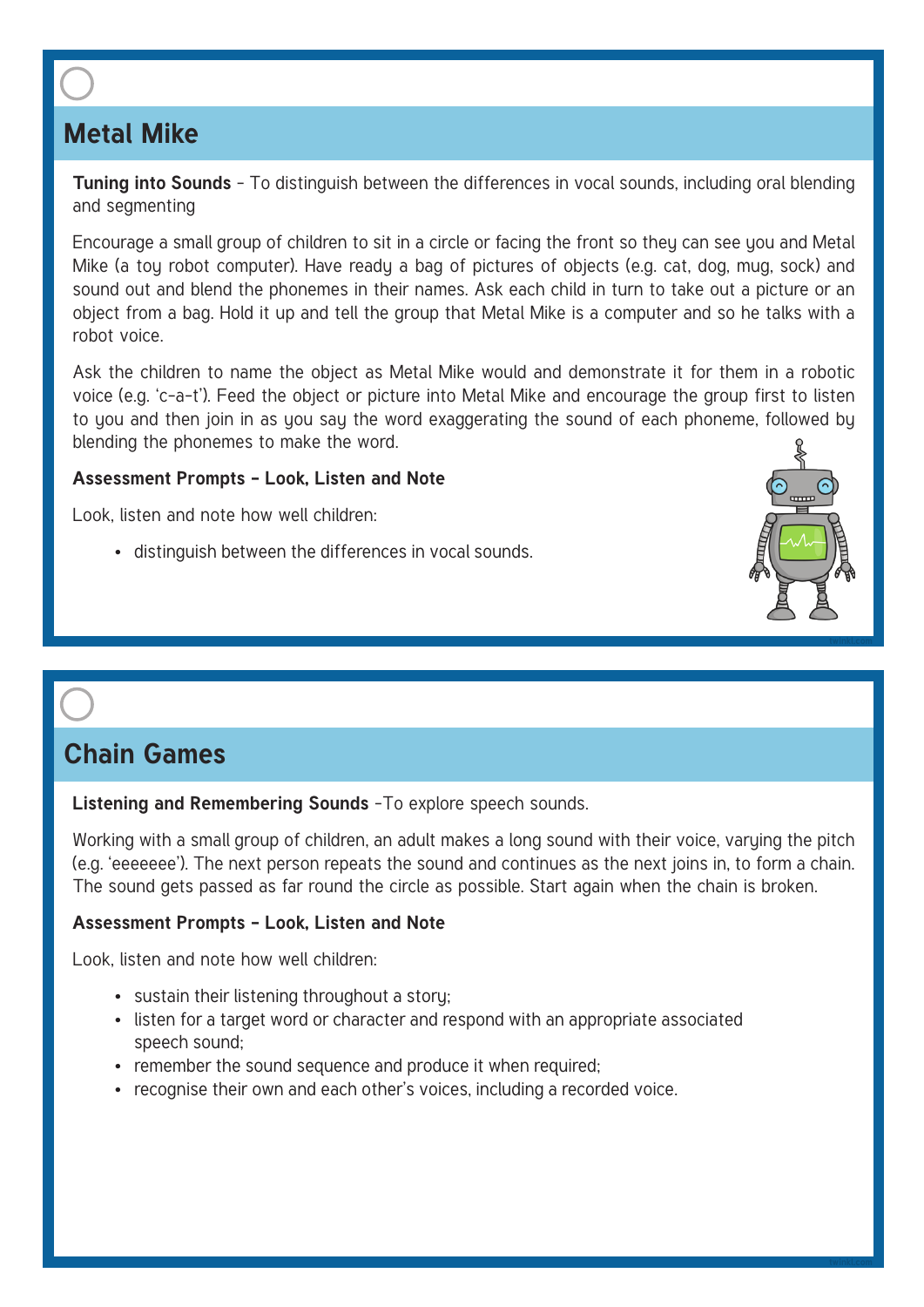# **Target Sounds**

### **Listening and Remembering Sounds** -To explore speech sounds.

Give each child a target sound to put into a story when they hear a particular word or character (e.g. make a 'ch' sound when they hear the word 'train'). Start with a single sound that the small group of children can make together when they hear a target word. Be prepared to prompt initially and leave pauses in your reading to make it obvious where the sounds are required.

### **Assessment Prompts - Look, Listen and Note**

Look, listen and note how well children:

- sustain their listening throughout a story;
- listen for a target word or character and respond with an appropriate associated speech sound;
- remember the sound sequence and produce it when required;
- recognise their own and each other's voices, including a recorded voice.



**twinkl.com**

## **Whose Voice?**

**Listening and Remembering Sounds** -To explore speech sounds.

Record some children talking while they are busy with a freely chosen activity and play the recording to a larger group. Can the children identify each other's voices? Create a 'talking book' for the group or class with photographs of each child and help them to record their own voice message – My name is…, I like singing, etc.

### **Assessment Prompts - Look, Listen and Note**

Look, listen and note how well children:

- sustain their listening throughout a story;
- listen for a target word or character and respond with an appropriate associated speech sound;
- remember the sound sequence and produce it when required;
- recognise their own and each other's voices, including a recorded voice.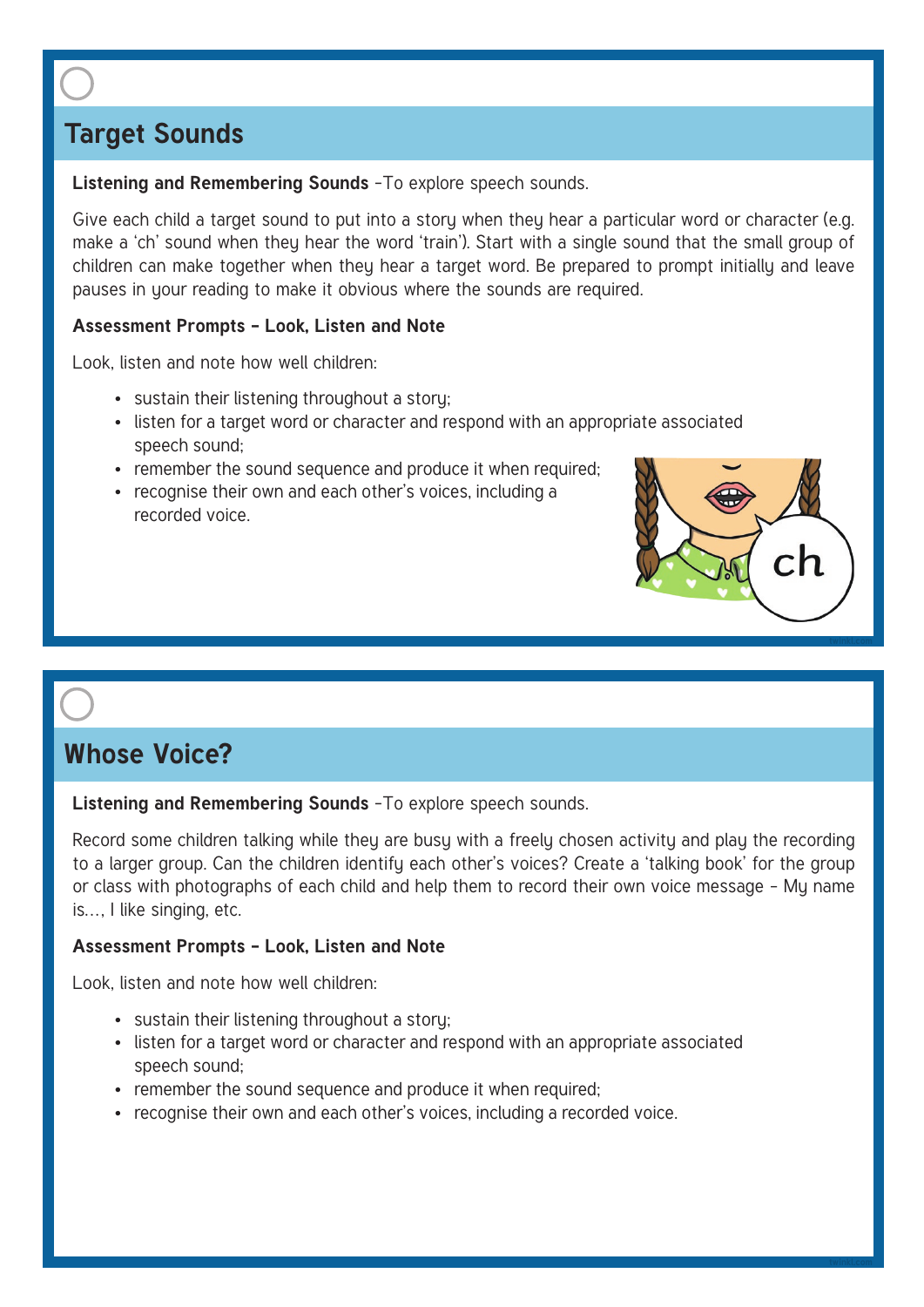# **Sound Lotto 2**

### **Listening and Remembering Sounds** -To explore speech sounds.

Record the children using their voices to make suitable sounds for simple pictures (e.g. of animals, a steam train, a doorbell, a clock). Ask them to listen to the recording later and match each sound to a picture.

#### **Assessment Prompts - Look, Listen and Note**

Look, listen and note how well children:

- sustain their listening throughout a story;
- listen for a target word or character and respond with an appropriate associated speech sound;
- remember the sound sequence and produce it when required;
- recognise their own and each other's voices, including a recorded voice.



**Talking About Sounds** -To talk about the different sounds that we can make with our voices.

After making a sound with your voice, talk about the 'features' of the sound with the children – was it a long sound, a loud sound, did it change from high to low, etc.? Introduce vocabularu graduallu with examples and visual cues (e.g. symbols and pictures) to help the children who have difficulty understanding. Then introduce new vocabulary to the children to help them describe the sound (e.g. to talk about high and low pitch).

### **Assessment Prompts - Look, Listen and Note**

Look, listen and note how well children:

• use appropriate vocabulary to talk about different voice and speech sounds.



**twinkl.com**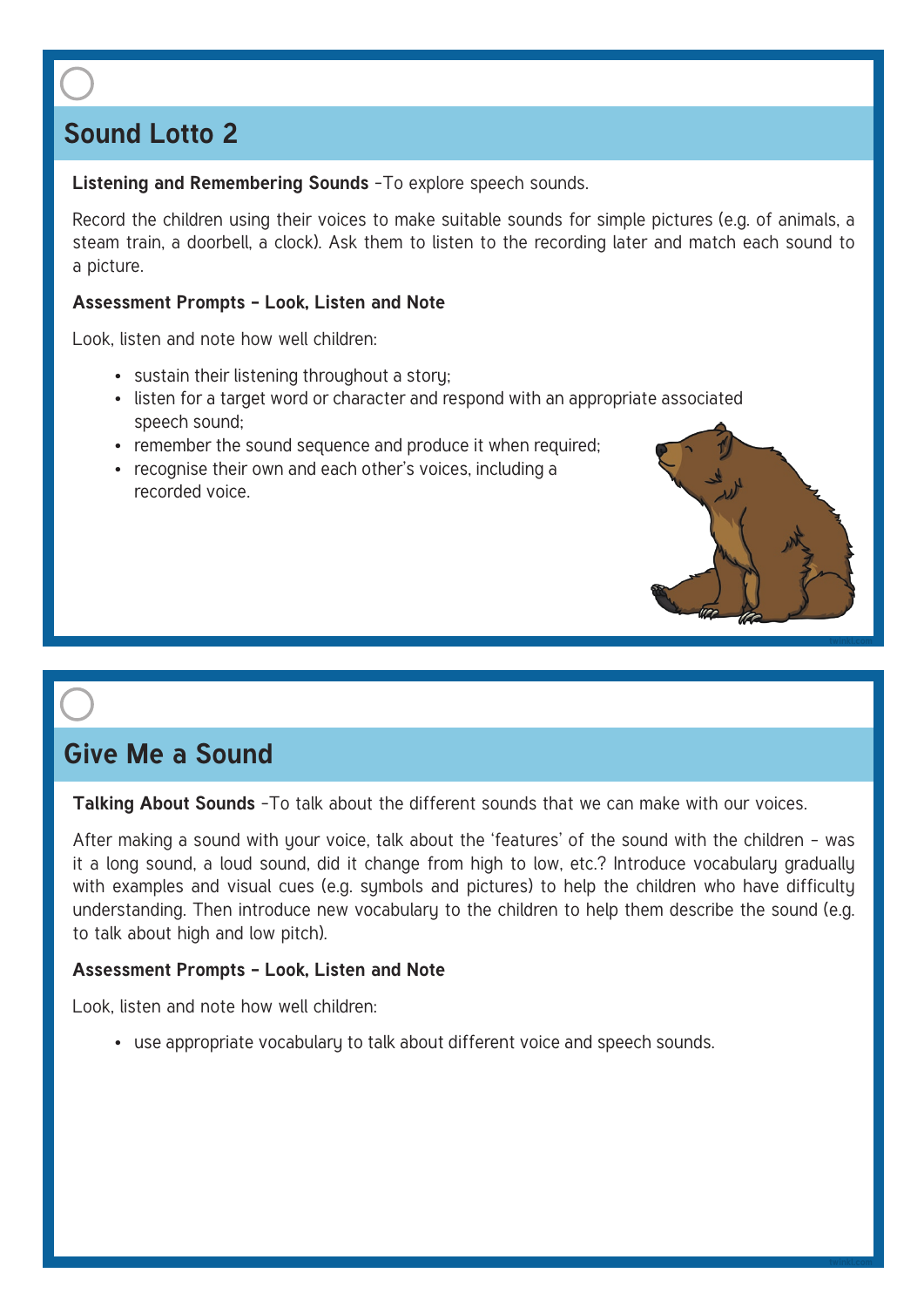# **Sound Story Time**

**Talking About Sounds** -To talk about the different sounds that we can make with our voices.

Discuss with the children how they can use their voices to add sounds to stories, such as Bear Hunt, Chicken Licken or The Three Billy Goats Gruff.

Repeat favourite rhymes and poems in different voices together (e.g. whispering, growling, shouting, squeaking) and discuss the differences.

### **Assessment Prompts - Look, Listen and Note**

Look, listen and note how well children:

• use appropriate vocabulary to talk about different voice and speech sounds.

## **Watch My Sounds**

**Talking About Sounds** -To talk about the different sounds that we can make with our voices.

Provide small mirrors for the children to observe their faces, lips, teeth and tongue as they make different speech sounds and experiment with their voices. Provide home-made megaphones in the outside area so the children can experiment with different speech sounds and their volume.

**twinkl.com**

### **Assessment Prompts - Look, Listen and Note**

Look, listen and note how well children:

• use appropriate vocabulary to talk about different voice and speech sounds.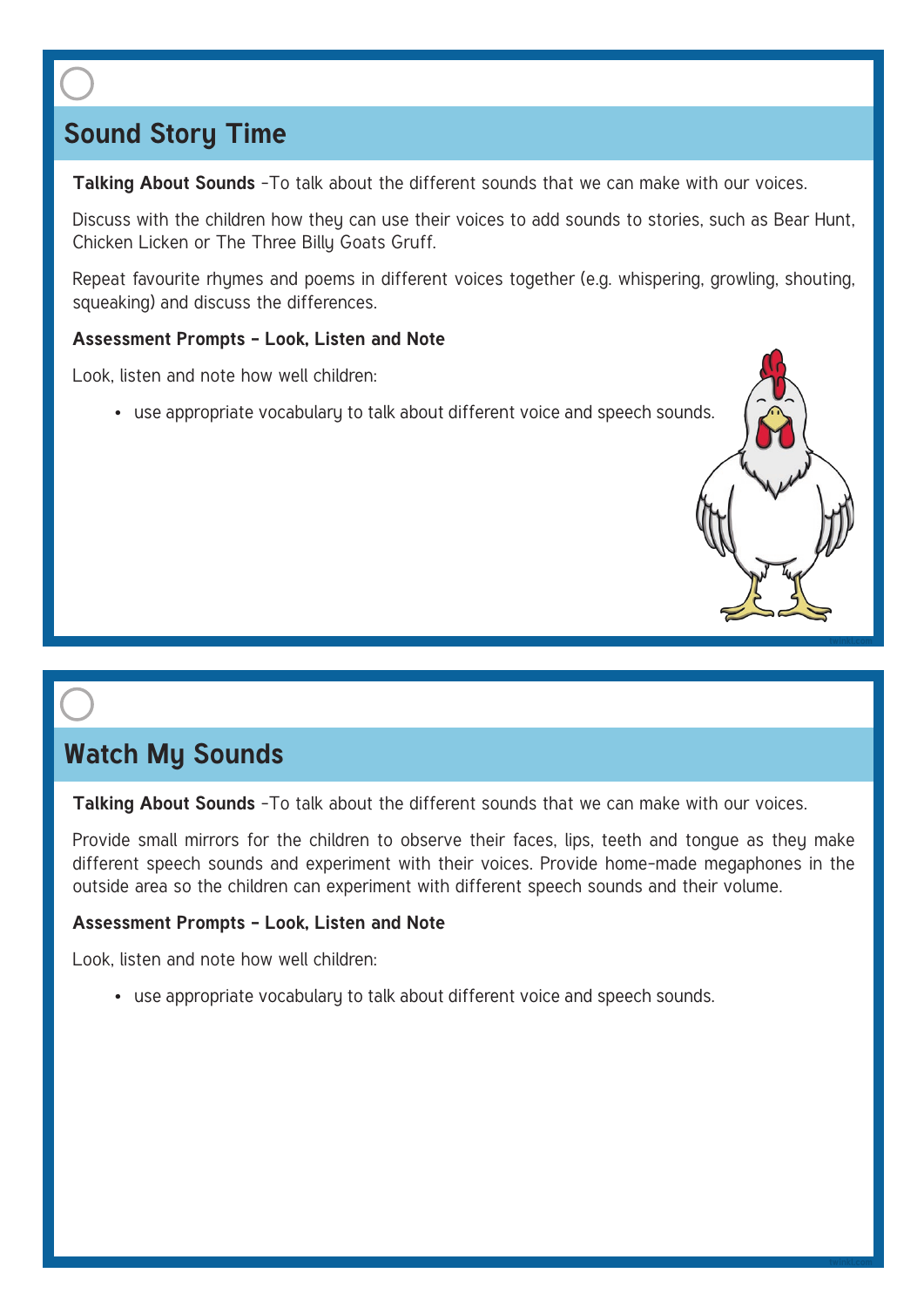# **Animal Noises**

**Talking About Sounds** -To talk about the different sounds that we can make with our voices.

Provide simple animal masks, and tails if possible, to encourage the children to dramatise animal movements and sounds.

### **Assessment Prompts - Look, Listen and Note**

Look, listen and note how well children:

• use appropriate vocabulary to talk about different voice and speech sounds.



# **Singing Songs**

**Talking About Sounds** -To talk about the different sounds that we can make with our voices.

Provide a wide selection of rhymes and songs on CD or tape so that the children can choose to listen to and join in with their favourites, and can extend their repertoire.

### **Assessment Prompts - Look, Listen and Note**

Look, listen and note how well children:

• use appropriate vocabulary to talk about different voice and speech sounds.